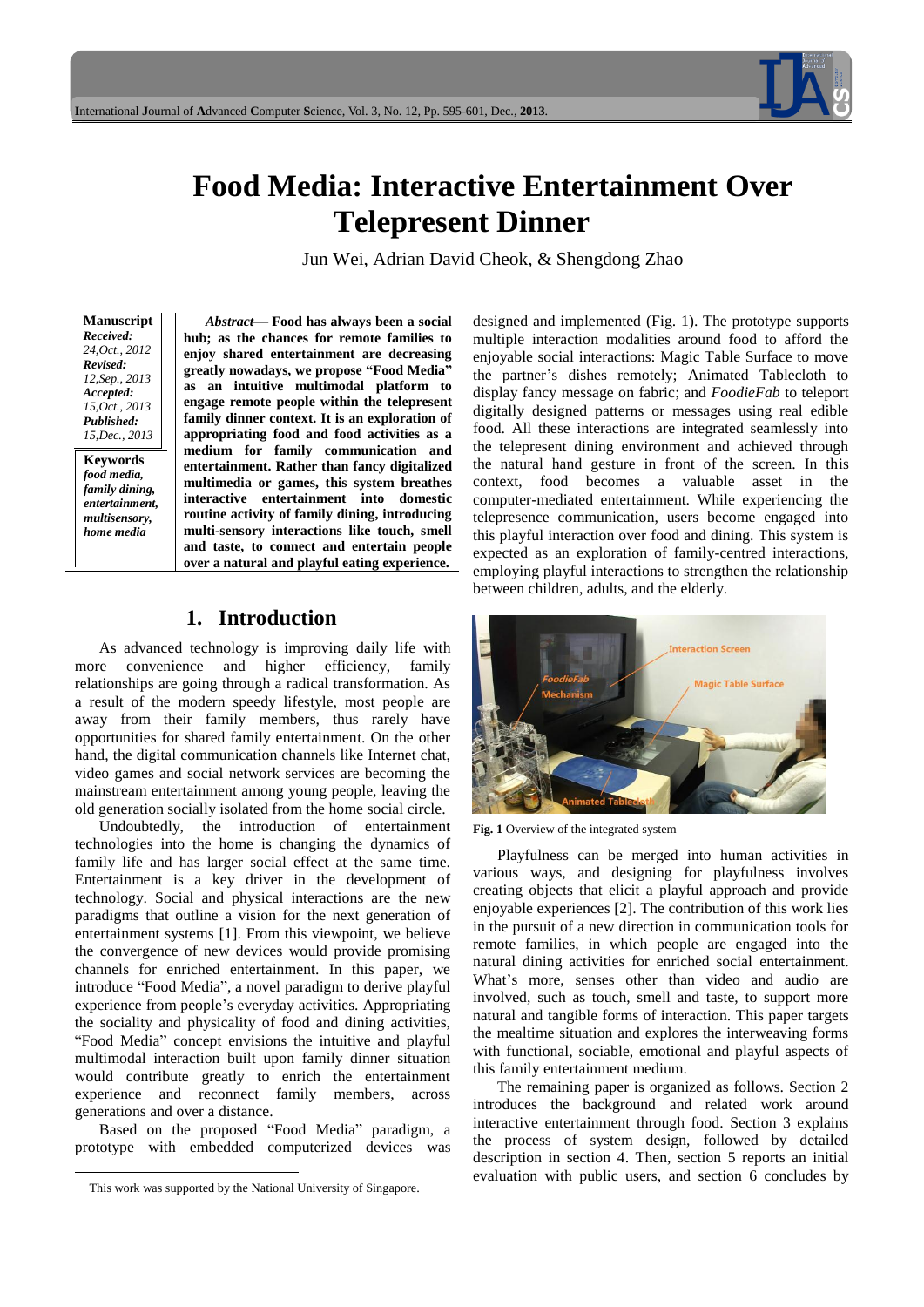discussing future work on developing domestic media for enjoyable social interactions out of routine activities.

## **2. Background and Related Work**

As families become more geographically distributed, new trends of technology adoption are emerging around the topic of family communication [3]. Domestic life is currently a new targeted environment of sociality and entertainment for advanced technology applications.

In parallel, the entertainment computing industry has experienced exponential growth over the last few years and has also attracted many researchers to this field [4]. Entertainment is becoming a crucial element of domestic communication, and many interactive technologies have been developed that support enriched entertainment communication in domestic life.

While it is necessary to have family entertainment during leisure time through both traditional and new channels, this perspective depends heavily on external devices, which misses out the potentials for people to make entertainment out of their everyday accomplishments. Moreover, the inevitable transformation into the modern lifestyle has been making it more challenging for people to achieve agreeable schedule for shared leisure time, not even locally, let alone for remote families.

Due to these limitations, we believe there is an opportunity to create new medium to engage people, including children, adults and elderly, into the natural playful interaction, and socialize them in an easygoing and compelling way. Entertainment is also a major component of social interaction that occurs through routine activities. Routines are the glue that holds a family together.

Specifically, dinnertime is a unique happening in family life, beyond food consuming, it's for social communication and entertainment among family members as well. Family dinner event has been regarded as a cultural custom in many countries. Furthermore, individuals interact through and around food; pleasure and family connectedness are included among the several positive aspects of people's interaction with food [5].

These viewpoints verify the potentials of using food as a novel but intuitive medium to provide enhanced interaction and playful experience. There have also been some explorations towards embedding food with various computing technology, for meaningful interaction, social entertainment and education as well. DinnerWare [6] is an exploration of eating as a medium for computation and aesthetic expression. It consists of a dining service electronically equipped to react to the properties of the food and respond to a user's gestures. Gamelunch [7], a sonically augmented dining table, maps the usual dining actions like cutting and slicing onto physically-based sound synthesis. Playful Tray is embedded with an interactive game play over a weight-sensitive tray surface, to recognize and track the natural eating actions of children in real time, using children's eating actions as game inputs for reducing their poor eating behaviours [8]. The e-Care table is designed as an interactive and educational tool for family leisure and educational activity [9]. MunchCrunch is another heath trivia team game designed to be both entertaining and educational to encourage healthy eating [10].

While these perspectives have their merits in enhancing the interaction and enjoyment, this paper adopts a different perspective by focusing on deriving entertainment from routine family dinner, to produce a novel and intriguing mealtime experience. "Food Media" brings family members from different households into the shared and playful interactions over food and dining, going beyond the unnatural situation of telepresent dining.

## **3. Design**

Considering design of playfulness, the domain of playfulness is much broader than just games: potentially any activity can be approached and performed in a playful manner [2]. The approach to merge social entertainment into people's routine activities, while incorporating multimodal interactions and multi-sensory experience makes our system different from other existing projects on family communication and entertainment. Making creative use of the resources that people have available to them in carrying out their activities (in this instance, dining), is likely to be seen as something that gives them the ability to be playful: standardizing methods of action are likely to lead to diminished effectiveness in communication, but also an impoverished leisure experience as there is little opportunity for people to make entertainment out of their everyday accomplishments [11].



**Fig. 2** Main categories for functions of food

Food is a crucial resource available to us. Food is pervasive. Biologically, humans need food to survive and get energy. Beyond that, food consuming is also in the fabric of people's daily life, and is charged with intense and complex relationship with people's emotional feelings. To design family entertainment from food, we took an overview of food and the associated key activities. We categorized the functions of food into three main groups: biological, psychological and cultural, reaching from individual to social level, and finally racial level. However, these three functions are not mutual exclusive, but are interrelated with each other in different manners. And each function can be extended to different levels, shown in Fig. 2. For the psychological function, the emotional feelings can be derived from food itself, or during the food-related activities (Fig. 3).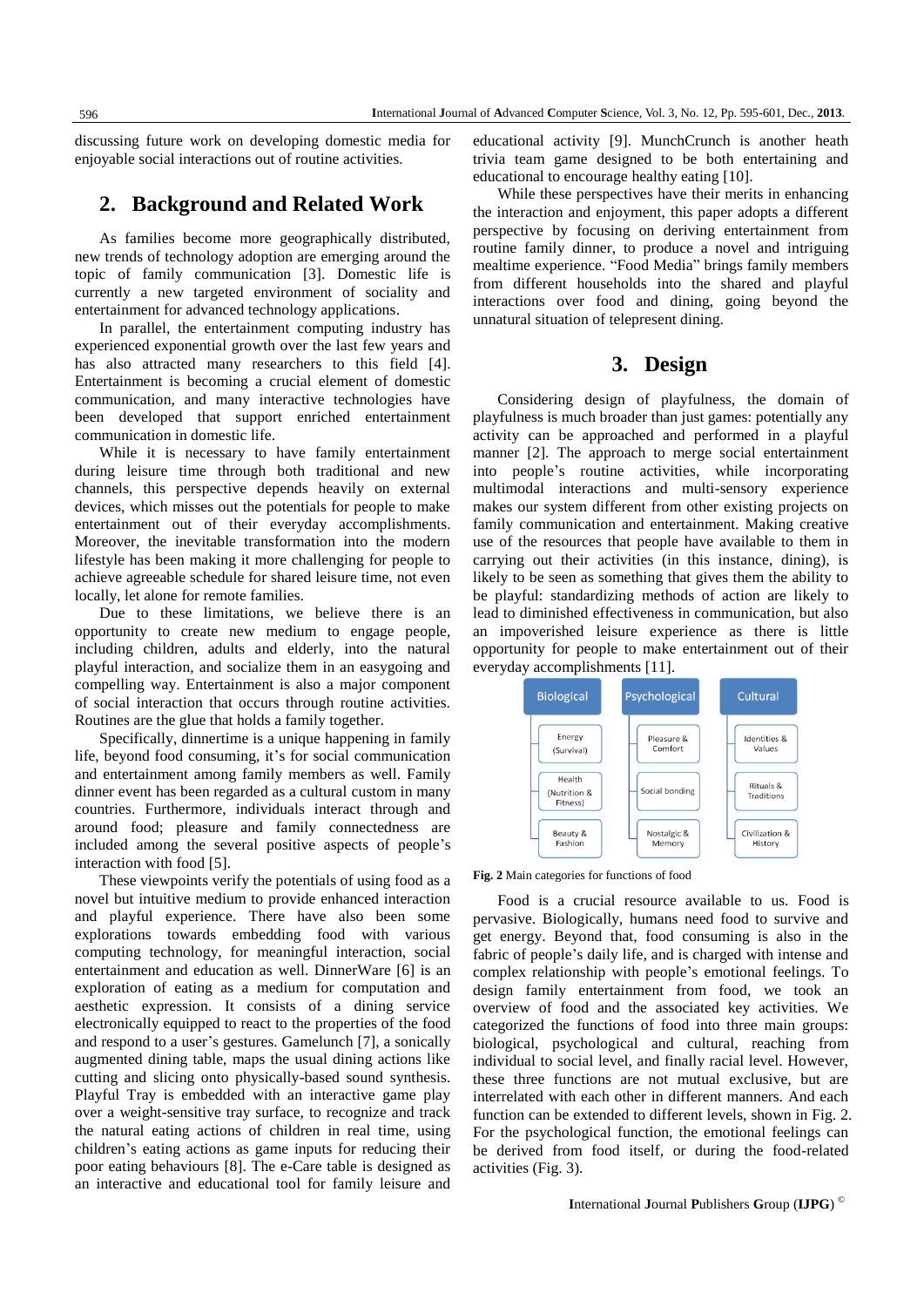

**Fig. 3** composition for psychological function of food

At the same time, food is not standalone but related to a series of activities. The pool of food activities encapsulate the broad spectrum from planting to serving, and the main target ones for technological enhancement include storage, selection, preparation, cooking, eating, serving and sharing. Various technologies have been applied into different stages of food-related activities, either to enhance the efficiency or enjoyment of food experience.

From the analysis of food, we can tell that eating is one of the key activities people valued much about food. The concept of "Food Media" adopts the strategy of using family mealtime as a potential platform for family communication and entertainment. Evolving technological ability to create computer-mediated entertainment, "Food Media" is not only expected to facilitate people's communications for keeping relationships closely and the sharing of their taste experiences, but also to enhance and sustain communication between remotely-located peoples with more emotional and soft communication ways.

Built upon the paradigm, the prototype was designed to support a series of intuitive activities around food in family dinner situation. With integrated sensing and computation, the system allows artefacts in one dining space to reflect and respond to the other at a distant location, enabling video chatting, gesture interaction, mutual food serving, animated fabric displaying, and food teleportation to enrich the natural and affective communication between two remote households. We intend to encourage close and emotionally communication between remote people through "food media" while enjoying the pleasurable eating experiences.

**I**nternational **J**ournal **P**ublishers **G**roup (**IJPG**) © As explained in Fig. 4, these activities on one side are controlled by the interaction screen and transmitted to a remote location via the Internet. The Interaction Screen works as the hub of the system, enabling the real-time interaction between the remote users, and supports both gesture and video communication. All the subordinate mechanisms, including the magic table surface, animated tablecloth and *FoodieFab* modules are connected with and controlled by the Interaction Screen wirelessly through Bluetooth. While experiencing the telepresent dinner, people can move their hands towards the screen, choosing icons on the screen to initiate different playful interaction channels. User's hand would be tracked and the chosen icon signal would be transmitted across the Internet to the paired system in another location. This triggers the corresponding mechanism to move dishes magically, to display animated pattern on tablecloth, or create edible food on the other side.



**Fig. 4** System configuration of Food Media

Beyond the basic dining, this system provides a wider range of channels for expression and interaction, to engage people into the playful remote dining. The scope of this research is not primarily to invent a separated communication tool, but rather to support and enrich remote interaction upon dining activities, merging entertainment communication with routine social behaviors.

# **4. System Description**

In this section, we will go through the detailed design and implementation of each subordinate mechanism, and explain how they integrated together to support the shared entertainment experience. In the prototype, we designed 7 activities around food categorized into the three channels of interaction, represented by 7 icons on the screen.

The Interaction Screen is a normal monitor embedded with a video camera and Kinect Sensor<sup>1</sup>. Through the system, human to human communication is achieved through the gesture interaction with the screen, by allowing the user to easily select the activities he/she wants to perform while dining. The Interactive Screen module includes a Kinect sensor bar and gesture-based on-screen menu selection. The stereoscopic 3D camera embedded into Kinect is used to capture and compute the depth of the current frame image. A gesture-based selection allows the user to easily select and perform the actions on the remote side. The gesture detection is achieved by using a Kinect sensor bar, the OpenNI<sup>2</sup> 1.0.0 API and PrimeSense's<sup>3</sup> NITE 1.3.0 Middleware. Besides the hand tracking and gesture recognition, different colors have been mapped to different cursor states to improve the user's understanding of what is currently happening.

#### *A. Table Surface- Move remote dish magically*

Considering one of the positive aspects about dinner interaction, we designed the mutual food serving activity to provide the warm sense of pleasure and intimacy. As serving food is a traditional manner to show respect, love and care to family members, we attempt to bring back this

<sup>-</sup>1 http://www.xbox.com/kinect

<sup>2</sup> http://www.openni.org

<sup>3</sup> http://www.primesense.com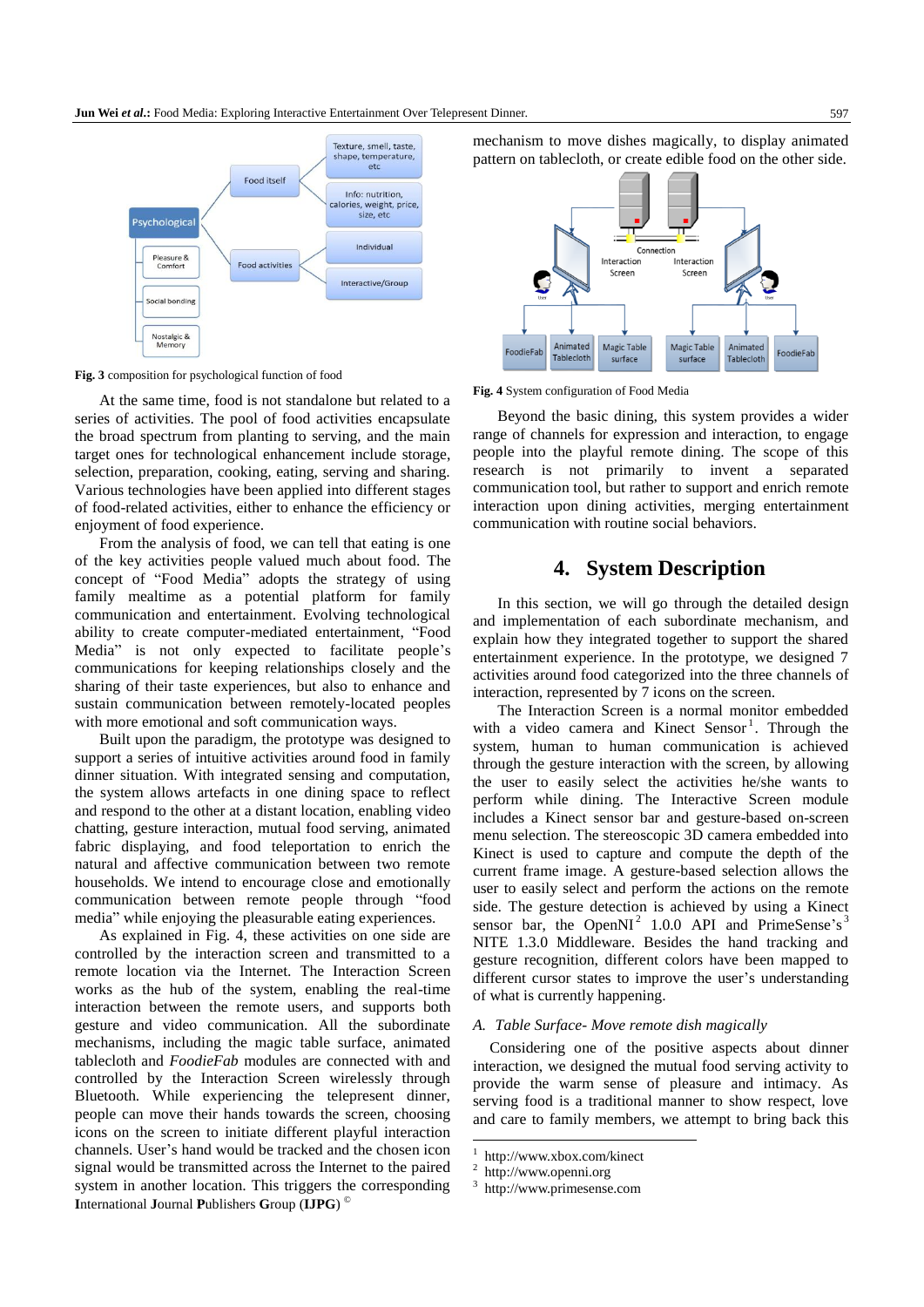social table etiquette in family dinner using this mechanism, even when people fail to share the same dining location.

The mechanism applies the basic principle of magnetic attraction, combined with two-axis linear movement. Permanent magnets are attached on the bottom of the dishes. The whole set of structure is put underneath the table surface and then covered by a piece of glass. Movements of motors, electromagnet's activation and data communication with the screen are controlled by the master board, embedded with Bluetooth. When the master controller receives the activation signal, the motors and magnets would execute the remote moving of dish, which gives a visual illusion of "magical moving" on the table surface.

This mechanism is assembled as part of the dining table and totally integrated with a visual interface through Bluetooth protocol, achieving a user-friendly interactive experience based on gesture. When user on the other side selects one of the dish icons from the screen, the electro-magnet will move directly to the position of that dish, activate the magnet, and drag that dish smoothly towards the user on the table surface. This remote movement of physical dinnerware during dining provides an intuitive channel for playful interaction and conveys more delicate human emotions at the same time.

#### *B. Tablecloth - Transmit animation on fabric*

The animated tablecloth extends the communication to another component of dining environment, the tablecloth, which is augmented into an interactive platform for remote interaction. By introducing the dynamical and interactive colour-changing, the communication around dining is enhanced further.



**Fig. 5** Principle and matrix arrangement of Peltiers of the tablecloth display

The tablecloth is implemented to display various graphics or slow-rate animations through controlled colour changing on fabric. To achieve this, we are currently using thermo chromic inks combined with Peltier semiconductor elements. The basic structure is depicted in Fig. 5. The tablecloth combines Peltier semiconductor modules and thermo chromic leuco dye ink technologies using a closed loop control system, employing a PI (proportional, integral) controller in order to accurately control the colour. The current inks actuate at 32 degrees (colourless) and regain the original colour of brown at 24 degrees. Peltier elements can reverse their function from heating to cooling or vice versa by reversing the polarity of the supply voltage. This allows both heating and cooling of the fabric dynamically, to achieve a subtle and fast animation effect.

In the current implementation, a pixel display mechanism is applied to achieve accurate display of various patterns. As shown in Fig. 5, 60 Peltier modules (1.5cm\*1.5cm each) are arranged in a 6x10 pixel display pattern. Fifteen control circuits with each circuit individually controlling four Peltiers are connected to a master controller using I2C protocol. Each controller uses a single microcontroller with the internal oscillator running at 8MHz. Four PWM (Pulse-width-modulation) signals are generated using internal timer interrupts at 100Hz. The duty cycle of each PWM signal controlled by the PID (proportional, integral, derivative) module implemented in the microcontroller with the four temperature feedbacks. In this way each of the four Peltiers is accurately controlled for temperature using a single controller circuit. Once the display patterns are received, the master controller issues commands to each of the control circuits to turn on or off one or one set of Peltiers according to the specific pattern.

This animated tablecloth provides another appealing channel for emotion expression and playful interaction in a tangible way. Receiving the animated display physically stimulates the enhanced feeling of ubiquity, far beyond the plain text or words, and contributes to the entertainment experience between family members as well.

#### *C. FoodieFab- Teleport edible message*

*FoodieFab* is another channel to allow human-to-human interaction through edible food, which incorporates the multi-sensory interaction of smell and taste. Cooking and sharing food is an important social activity to enhance family intimacy, and people always have pleasant feelings when enjoy food prepared by their parents or grandparents. *FoodieFab* recreates this sensational activity for remote family members, by allowing people to design their customized message, and teleport it to remote partner, presented with edible food material. With *FoodieFab*, even the commonplace food serve as a rich means of expression.

This food-teleport activity is also initiated by gesture interaction with the screen. User identifies his preferred pattern on the screen, and then the command will be transmitted to remote location, and triggers the mechanism to fabricate the received digital pattern in edible food. The pattern can be designed as various emoticons, private greetings, or short messages, and presented to their loved ones not only as a gift physically, but also as sentimental expression of care and intimacy.

Moreover, the mechanism is designed to craft with multiple food materials, the attempt is not only to make the food message colourful visually and more tasty, but also enable the creation of contextual expressions through changed color, smell and flavor, to represent different emotions or feelings. Food here is the multisensory medium for affective communication, and each flavour can be translated into a corresponding emotional state or special experience from one's memory. We believe the transmitting of self-designed exclusive food not only resembles the traditional social activity of sharing food during family dining, but also acts as an interactive and playful activity to engage remote families in physical world.

This mechanism works as another output channel from the screen interaction. The mechanical structure is designed to use 3-degree freedom robotic carriage to move the food depositing component along the x and y axis and the platform up and down to form z coordinate. The accurate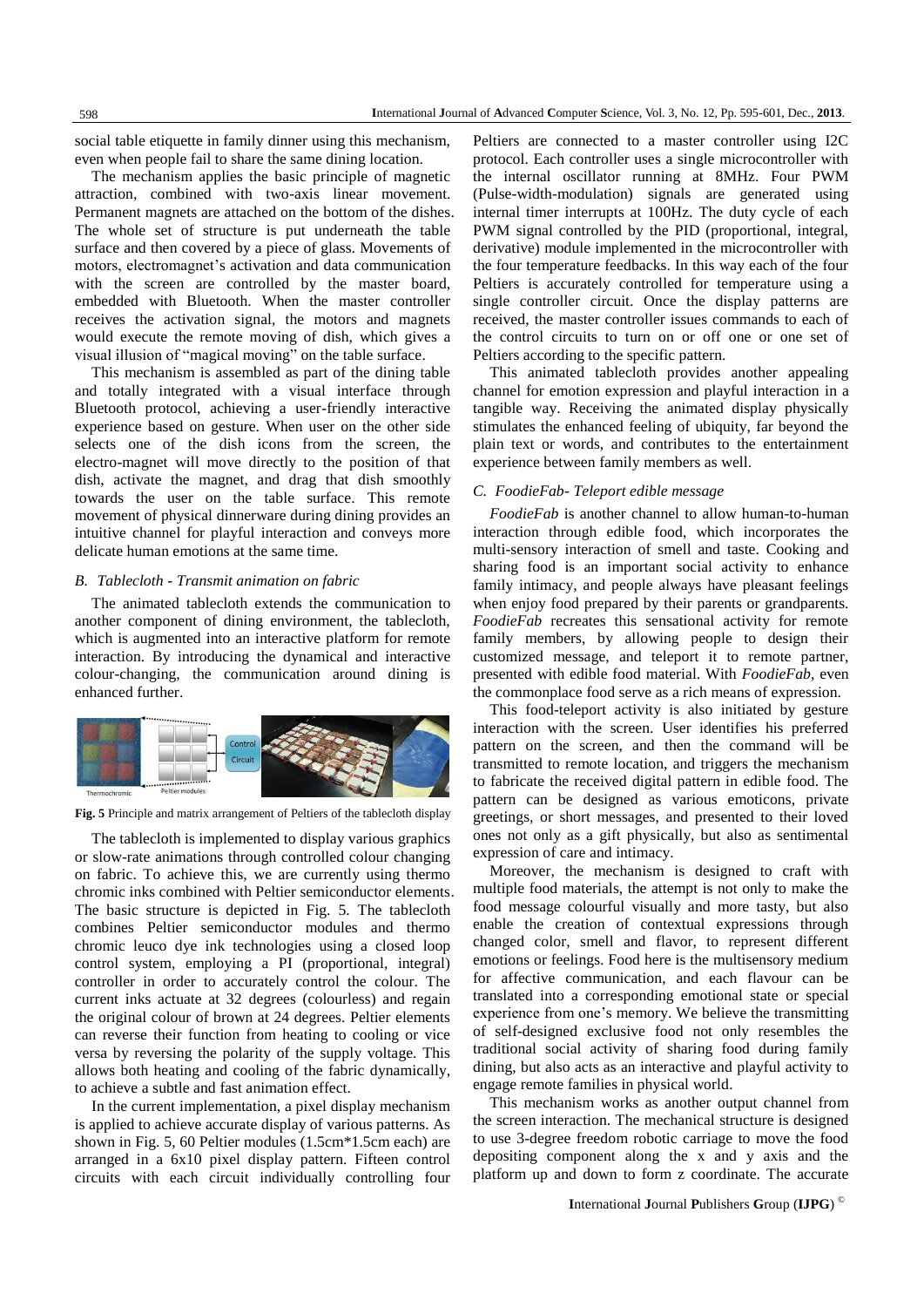and smooth movement of each axis is achieved through lead-screw coupling powered by step motor, controlled by microchip from the master board (Fig. 6).



**Fig. 6** (Left) *FoodieFab* mechanism with example output (Right) Design of master board

Through the real-time wireless communication with the screen interface, the pattern composed by the user will be interpreted and sent to the mechanism, indicating the starting point and the continuous motion path. In this way, the digitally designed pattern is to be reproduced layer by layer using real edible food physically. Through this layered printing, a piece of food message would be constructed.

Integrated into the "Food Media" system, people can achieve affective message transmission either by printing the chocolate-made message on a piece of toast located in their grandparents' kitchen, or teleport a muffin with different food materials in each layer to express their indescribable feeling. The richness of message content was much increased with the inclusion of other senses like colour, image, even smell and taste, not only because they provide a richer, multisensory description of reality, but because the elements together provided more possibilities for interpretation: emotion, mood and humour [12]. The design and transmission of food-made artefacts are quite promising to contribute to the playfulness of remote dinner activities. Through *FoodieFab*, the common food is not only shared with remote families physically, but also implicitly personalized, in an interactive and playful way.

#### *D. Results*

Based on the mechanical design, we implement the table surface mechanism as shown in Fig. 7(Left). Considering the normal dining area on table, we designed the attached electromagnet component to move within a range of 300mm and 400mm respectively in x and y dimensions. For initial position recognition and accidental oversteps, optical limit switches were mounted on both axes to interrupt the moving when necessary. Considering suitable speed and smoothness of movement to simulate the natural feeling, glass-made surface was finally used to reduce friction and avoid wiggling effect. Accordingly, we designed the moving speed as 16mm/sec in both x and y dimensions to keep balance between the speed and the magnetic holding force.



**Fig. 7** (Left) Implementation of Table Surface (Right) Screenshot from the actual movement of remote bowls



**Fig. 8** Patterns display on Animated Tablecloth: (Left) Heart (Mid) Exclamation mark (Right) Smiley

As for the animated tablecloth, the quality of response for Peltier element is essential to achieve animated display and pattern changing accurately. As observed in the experiment, the rise time of the system is approximately 1.5s (to go from ambient temperature of 25 to 32 degrees). In addition, the cooling also takes approximately 1.5s which is important for allowing subtle bidirectional animations on fabric. Based on the pixel display pattern, three different animated patterns were designed and implemented, as shown in Fig. 8, which were represented by 3 icons on the interaction screen.

Regarding the *FoodieFab* mechanism, a range of factors may influence the outcome of food crafting. The parameters include the diameter of syringe pinhead, coordinate speed of the 3-axis moving motors with piston pushing motor, as well as the distance between food crafting platform and food droplet, etc. Besides, the characteristics of the food also need be considered carefully to achieve accurate crafting, such as the viscosity and density of different foods materials at different temperatures.

Experiments were conducted iteratively to identify the suitable food ingredients, matched with different sizes of syringe pinhead. A range of foods are available for this application, such as chocolate cream (pure black, white and milk chocolate), kaya jam, peanut cream, etc. Some of them need to be heat up and melt down, and some of them can be used directly. Among them, we chose kaya jam to fine-tune the parameters iteratively. With the finalized parameters, the mechanism was designed to craft with the speed of 5mm/s-7.2mm/s, and achieved the resolution of 1-2mm. Fig. 9 presents one of the results during the adjusting process.



**Fig. 9** Improved resolution achieved through matched moving speed

As an integrated system, the "Food Media" prototype provides a series of intuitive and interactive activities under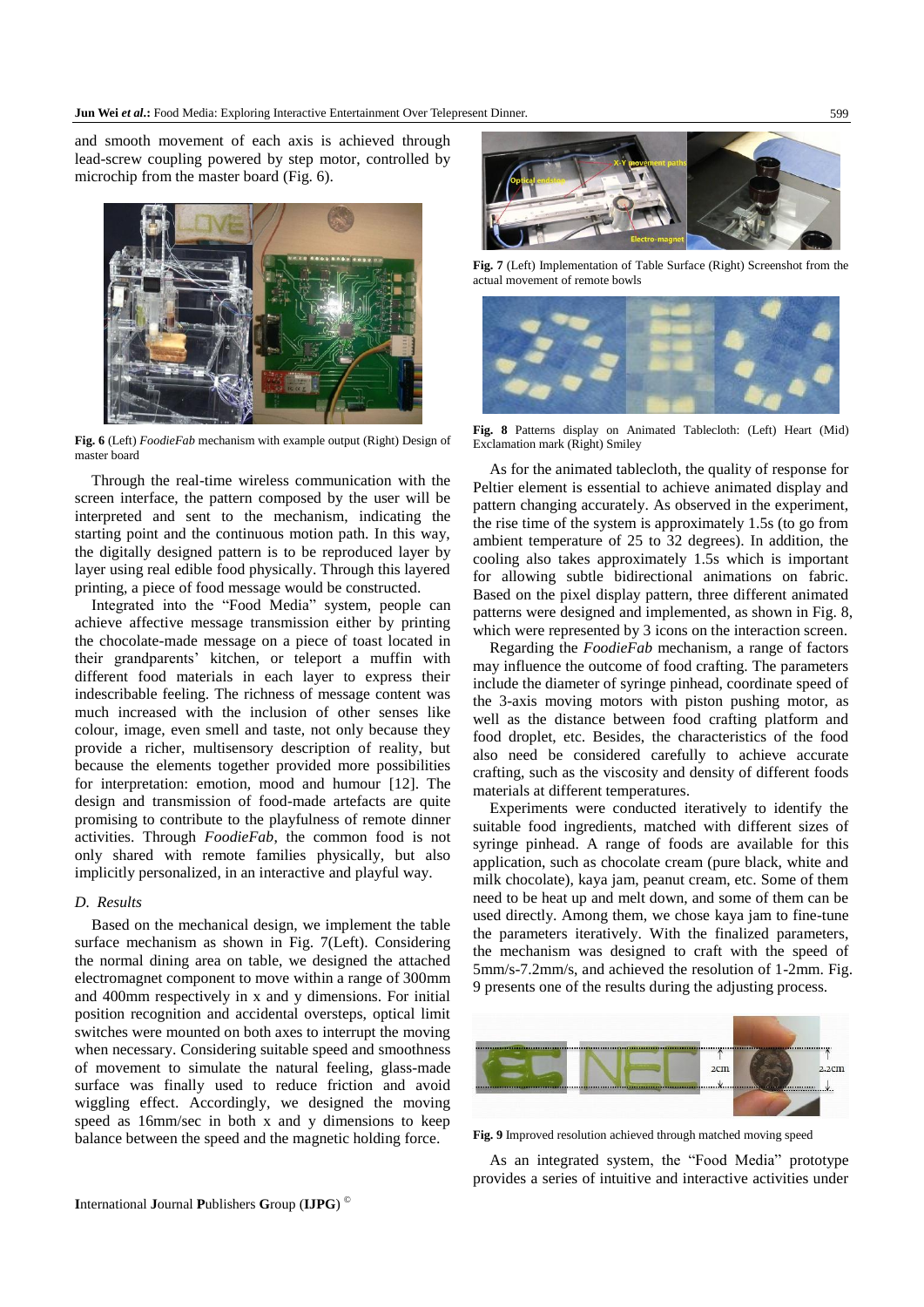dining context to enhance family communication and entertainment through embodied food. Engagement into these activities would potentially contribute to the social entertainment during a pleasant dinner remotely.

# **5. User Evaluation**

Based on the implemented prototype, we carried out user evaluation through a survey conducted in an open demonstration to elicit people's opinions regarding traditional family dinner and this computerized prototype. The system was settled in a room-like environment (Fig. 10) during a local exhibition event in Singapore with the theme of "Future Home", which is accessible to the open public and free of charge.



**Fig. 10** System set up in the local demonstration event

Surveys were sent out to the visitors' emails right after the event, and we got 17 responds. The survey collected user's demographic information like gender, age range, marital status, family dinner habit, together with rated satisfaction level (from 1 to 7) regarding 8 statements. Among the 17 respondents, 6 were male and 10 female (one did not indicate); their ages ranged from below 25 to about 65 (47% below 25 years old, 24% aged 25-35); 65% of them were single, and 76% live together with family.

The eight statements were designed to evaluate the users' satisfaction level regarding the system's emotional effectiveness like the sense of being together, entertainment, engagement, happiness, etc, and ease of use, totally from end user's point of view. Generally, respondents' feedbacks were quite positive, which are presented in detail below.



**Fig. 11** (Left) the system increases my feeling that I am being together with my family members even though we may be in different places (Right) the system increases the entertainment of family dinner



**Fig. 12** (Left) the system makes me feel more positive emotion (Right) the system makes me more engaged into family dinner



Fig. 13 (Left) the system is easy to use for me (Right) the system makes me feel more connected and intimate with my family



**Fig. 14** (Left) the system makes me feel surprised but happy (Right) the system can help to improve family relationship

From the feedbacks, we infer that the majority of respondents agreed with that the system can help to provide improved family bonding and increased entertainment experience through interactive dining. Comparatively, users are more confident on the ratings of emotional responses (entertainment, happiness, surprise, etc) than co-present feeling and ease of use. The possible reason may be the indirectness of evaluating the sense of "being together", since it is a relatively new concept for normal people, which may turn out to be more difficult for them to tell.

The exhibition presented visitors with various technological applications that may emerge in people's future home, which provided a great opportunity for normal non-tech people to experience them as potential consumers and share their personal opinions with designers and developers. The eight statements we included in the survey tried to get an initial idea about people's perceptions of this new interaction medium settled at domestic space. This information can be helpful for us to improve the system design following the user-centred design approach.

# **6. Conclusion**

In this paper, we introduced the "Food Media" project, an exploration of how digital media and food could be integrated and incorporated into ordinary households and family life to afford shared enjoyment experience. Normally, food brings people together for communication and social fun. People are familiar with food, and food